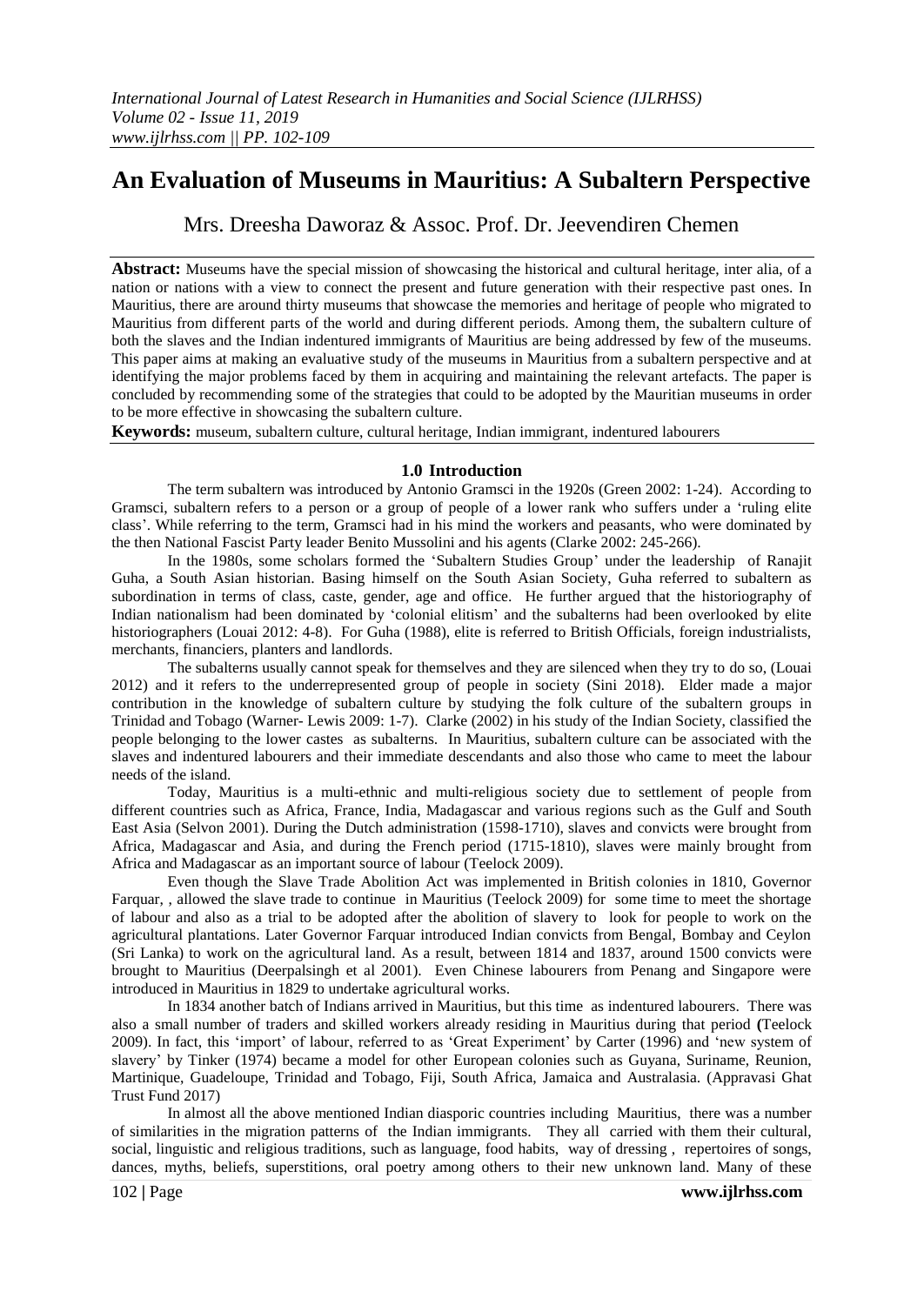*www.ijlrhss.com || PP. 102-109*

traditions were retained mainly by the first and second generations. Unfortunately, the third generation onwards due to factors such as globalization, modernization and urbanization, are almost ignorant about the lifestyle, culture and traditions of their ancestors. Vargas (2003:17-29) while specifying some of the advantages of globalization also mentioned how this inability to preserve their traditions disrupted the cultural identity of many nations.

Mauritian society has also undergone major social and cultural transformations during the last fifty years since independence. It has moved from a totally agricultural society to an urbanized service economic system. Traditional Indian habits such as clothing and culinary have shifted to more western modes. Even many types of utensils and tools, that were used by the earlier generations, are no longer in use today. Many Indian languages have ceased to be the day-to-day language of the descendants at the expense of European languages such as English, French and creole the lingua franca. Most of the present generation of the Indian descendants cannot string together a single sentence in their respective ancestral languages.

Whether it is tangible or intangible, the subaltern cultural heritage of both the Indian Indentured immigrants and slaves are almost absent among the present generation in their day- to- day life. Many museums of Mauritius, since a number of years, have tried, to some extent, to fill in the gap of this lacuna by attempting to showcase as many tangible and intangible cultural elements as possible. Based on this backdrop, this paper aims at making an evaluative study of the museums in Mauritius from a subaltern perspective.

### **2.0 Objectives**

The objectives of this research are

- 1. to make an assessment of the museums in Mauritius with reference to the artefacts and intangible heritage elements associated both with the descendants of slaves and Indian indentured immigrants.
- 2. to find out the major problems faced by museums in acquiring artefacts related to subalterns.
- 3. to propose possible strategies that could to be employed by the different museums of Mauritius in acquiring and showcasing more effectively the subaltern cultural heritage

### **3.0 Methods**

Qualitative research methods have been mainly used to carry out this research. Both primary and secondary data have been collected. Primary data have been collected through focus group discussion and interviews among curators, museum directors and other relevant stakeholders. Both participant and nonparticipant observations have been prerequisite methods in collecting data for this study. One of the author of this paper is a curator in one of the museum. As a result of which she possesses a large amount of information that has been useful for this study. Document analysis of print materials such as brochures, journal articles, newsletters, pictures and reports provided significant information about evolution of museums in Mauritius and the cultural heritage of both the slaves and Indentured labourers who migrated to Mauritius.

### **4.0 Results**

#### **4.1 Evolution museums in Mauritius**

A Museum is a relatively complex institution. Lilla (1985) defines it as an 'empowering' institution where anyone can appreciate the achievements of his culture. The American Association of Museums Code of Ethics (2000) states that 'museums make their unique contribution to the public by collecting, preserving and interpreting the things of the world…although diverse in their missions; they have in common their non-profit form of organization and a commitment to serve the public'. The International Council of Museums (ICOM) defines museum as a 'non- profit, permanent institution in the service of society and its development, open to the public, which acquires, conserves, researches, communicates and exhibits the tangible and intangible heritage of humanity and its environment for the purpose of education, study and enjoyment'. Before museums were developed, many societies collected and preserved objects they considered important in different ways. In Asia, valuable objects were safely kept in temples; in Europe churches played an important role in the safe keeping of precious items; in the Cross River region of western Africa , valuables were handed over to elders in the society. The term 'museum' came into use only in 1682, and in particular to describe the collection of Elias Ashmole, a renown lawyer, antiquarian and scholar, who handed over his precious personal collections to the University of Oxford for further preservation, thereon museums became public (Ambrose & Paine 2012)

In Mauritius, a few persons realized the importance of collecting and preserving artefacts for future generations. Among them, Julien Desjardins and John Clarke are worth mentioning. Julien Desjardins, who lived during the period 1799-1840 had collected and preserved a number of artefacts at the Royal College of Port Louis, where he was working as a teacher. Between 1842 and 1884, the Desjardins Museum, named after him, was opened to the public in a wing of the Royal college of Port Louis. In 1885, the collection of Desjardins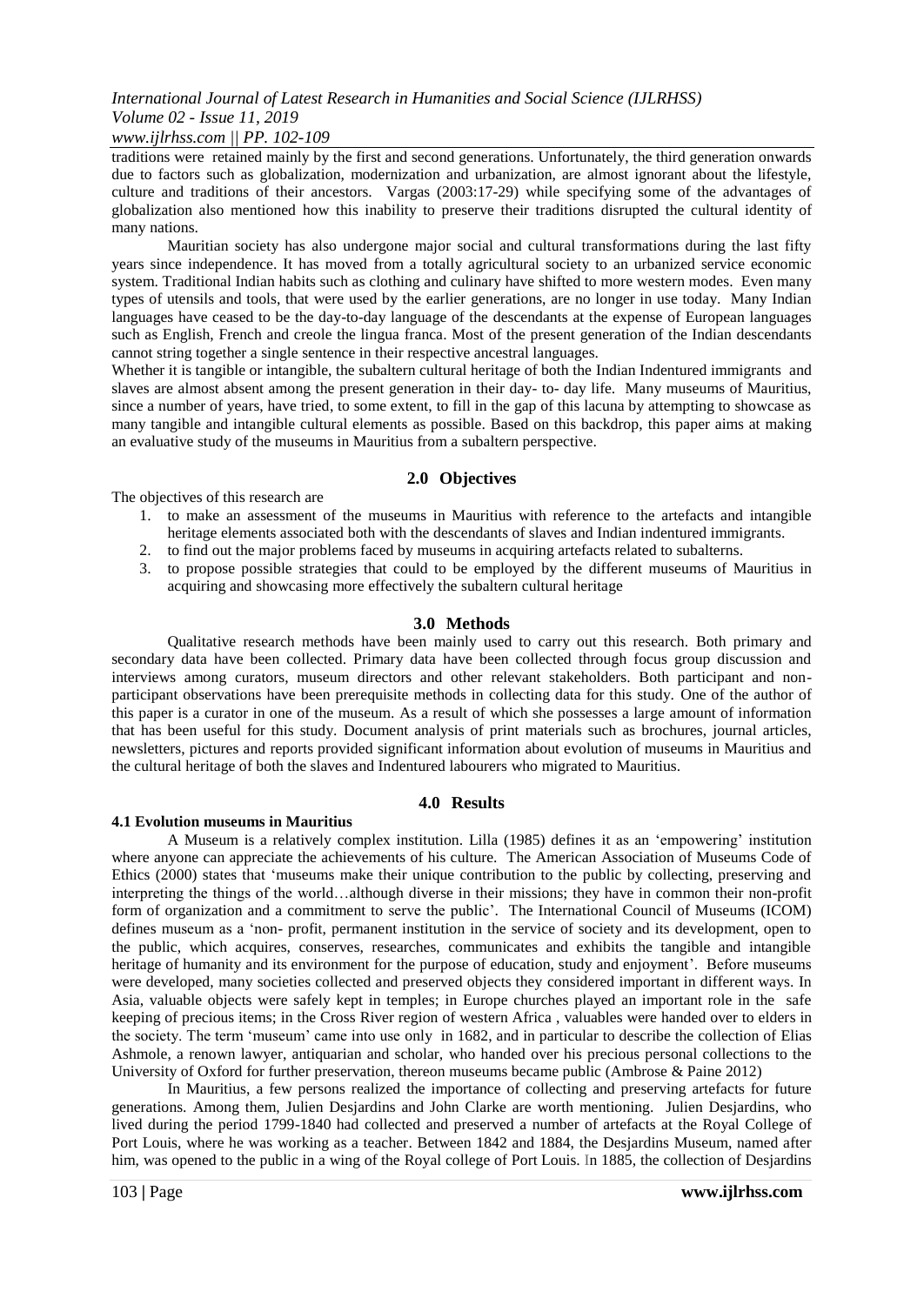### *www.ijlrhss.com || PP. 102-109*

was transferred to the Mauritius Institute Building in Port Louis. These collections formed the basis for the presently existing Natural History Museum of Mauritius which was proclaimed as the National Museum in 2000. This National Museum is the oldest museum of Mauritius and among the oldest one in southern Africa. It exhibits some 500 years old of natural history of Mauritius. Over the years, this museum has been developing into a centre for documentation in many fields of Mauritius and of the Mascarenes region. (Mauritius Museum Council, n.d). On the other hand, George Clark, a missionary teacher who came to the island in 1836, spent much of his time in looking for fossil remains of the dodo (an extinct bird of Mauritius). With the help of Harry Higginson, who was in charge of the then railway project in Mauritius, he discovered the bones of dodo in Mauritius. The discovery of these bones has also contributed in the development of museums in Mauritius (Kalla 2010).

The Royal Society of Arts and Sciences of Mauritius, founded in 1829, has been playing a significant role in the preservation of artefacts in Mauritius. It propelled the setting up of the Mauritius Institute in Mauritius. The members of the society also helped in the management of the Museums in Mauritius. Two acts, namely the Institute Advisory Council Act of 1985 (repealed in the year 2000) and the Mauritius Museum Council Act (2000) were passed in favour of museums in Mauritius (Kalla 2010)

Museums in Mauritius have been set up by both public and private enterprises with the main objective of disseminating the memories related to great personalities, culture, art, economy and fauna and flora of the country. Many historic buildings and sites have been converted into Museums. A few structures found in Saint Aubin Sugar Factory, the Beau Plan Sugar Factory, just to mention a few, have been converted into museums. Many of them have also evolved into a very modern museum incorporating even sections such as on-site restaurants and shops to better attract the visitors.

### **4.2 Classifications of Museums**

Today there are around 30 museums in Mauritius. There is much to be done regrading a systematic classification of museums in Mauritius. The Mauritius Museum Council Act (2000) makes reference to national, specialized, and classified Museums. There are also some Private Museums in Mauritius.

### **4.2.1 National Museums**

There are two National museums in Mauritius, namely the Natural History Museum of Mauritius Institute and the National History Museum. These museums have been set up to raise awareness about the history and the environment of the country in general.

### **4.2.2 Specialized Museums**

The specialized museums of Mauritius deal with a specific aspect of the history of Mauritius. Specialized museums in Mauritius, could be further categorized as State Specialized and Private Specialized Museums. The following museums are considered as Specialized Museum: Mahatma Gandhi Institute Folk Museum of Indian Immigration, the Postal Museum, the Sookdeo Bissondoyal Memorial Museum, the Sir Seewoosagur Ramgoolam Memorial Centre for Culture, the Frederik Hendrick Museum and the Robert Edward Hart Museum. These museums fall under the purview of the Government of Mauritius through the Mauritius Museum Council. Two additional museums, namely the Beekrumsingh Ramlallah Interpretation Centre and the Bank of Mauritius Museum, which do not figure in the list of Mauritius Museum council, but which deal with a particular aspect of the history of Mauritius could also be categorized as specialized museums.

### **4.2.3 Classified Museums**

According to Mauritius Museums Council Act (2000), 'A museum, other than the national and specialized museum, processing specimens and objects which form part of a private collection, may be recognized as a classified Museum.' Such classified museums will benefit assistance from the council in their development and maintenance, provided they are non-profit and open to the public, besides maintaining the standard specified by the Council. Two museums in Mauritius, namely the Musée de la Petite Collection and Sir Jean Moilin Ah Chuen Memorial Centre, registered with the Mauritius Museum Council, fall under this category.

### **4.2.4 Private Museums**

According to the Mauritius Museum Council, there are around 21 Private Museums in Mauritius. The Worldwide Mask Museum, Musée de l'Automobile et du Transport, Musée Culturel des Batelage, Dr M.T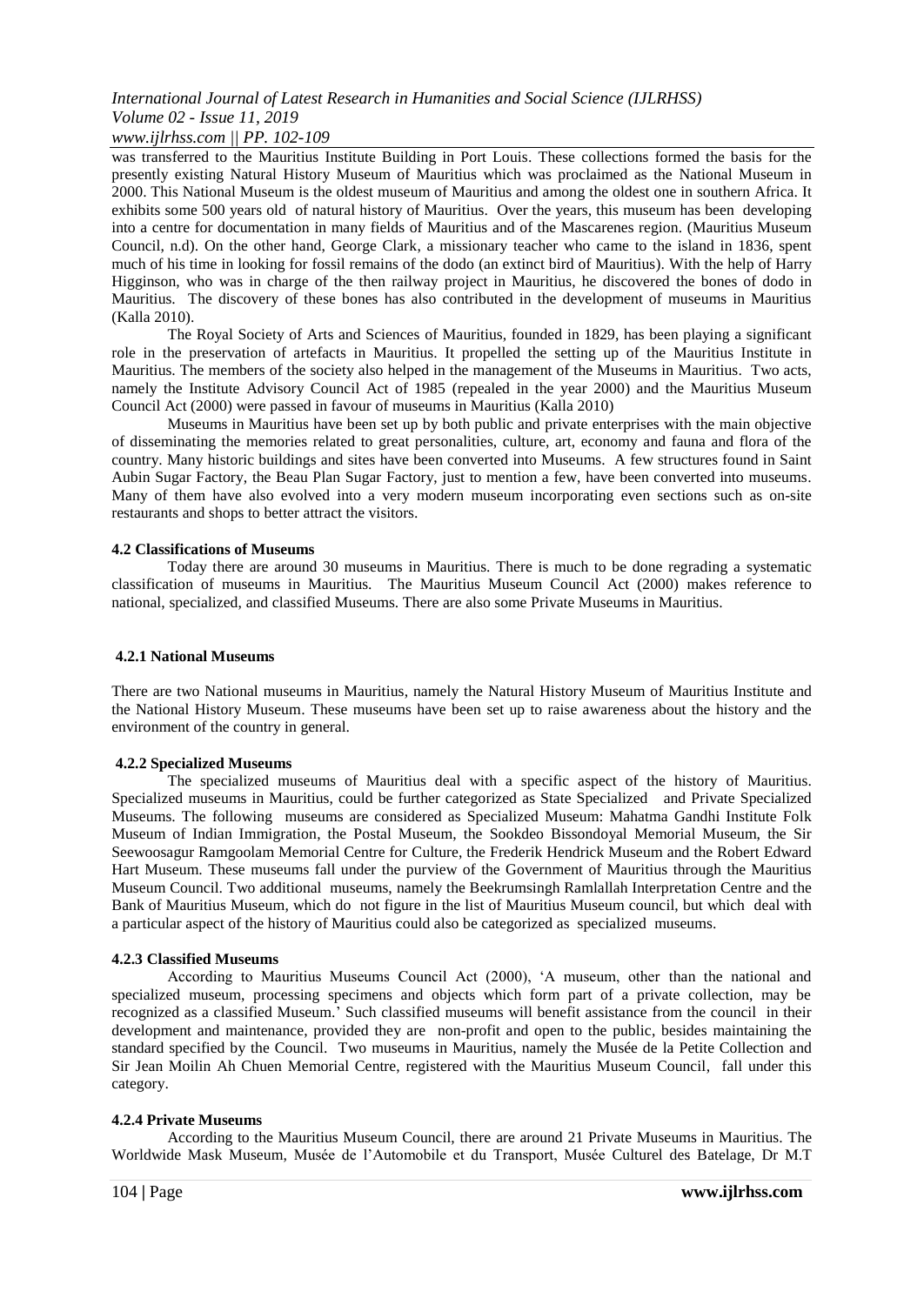### *www.ijlrhss.com || PP. 102-109*

Husnoo, Mauritius Turf Club, Instant Des Mers du Sud, Chinese Heritage Centre, World Sea Shells, Aventure du Sucre, Musée du Thé, Les Aubineaux, Mortello Tower Museum among others are considered as private Museums. These museums are managed by private bodies and do not fall under the Mauritius Museum Council. However, most of the private museums can also be considered as specialized ones as they deal with a specific aspect of history or specific period of time in the past.

### **4.3 Museums showcasing subaltern cultural heritage related to Indentured labourers & their descendants.**

### **4.3.1 MGI Folk Museum of Indian Immigration**

The main objective of this museum is to promote and disseminate the historical and cultural heritage of Indian immigrants who came to Mauritius during the period 1834-1924**.** This museum is situated in the Mahatma Gandhi Institute, an institution set up in 1976 for the promotion of Indian culture and traditions. In 1984 and 1985, the Institute organised two main exhibitions on Indian immigration and slavery respectively. The Institute acquired many artifacts for the above mentioned exhibitions and in the absence of a permanent place to exhibit these artefacts after the conferences the idea of creating a museum surfaced. Subsequently, the Mahatma Gandhi Folk Museum of Indian Immigration was set up in 1991.

Most of the tangible collections that are exhibited in the museum have been acquired mainly through donations from the descendants of Indian Immigrants and the intangible collections, although limited in number have been collected by researchers. Agricultural tools, kitchen utensils, costumes, jewelries, religious relics and scripts, belongings of traders and other personal belongings of Indian Immigrants constitute mainly the tangible exhibits of the museum.

In addition to the above, the museum has a section that focuses on the living conditions of the indentured labourers on the sugar estates. A miniature plan of the Rivière des Anguilles Sugar Estate Camp (a region in the south of Mauritius) as it was in 1876 and a diorama showing the village life of indentured labourers have been recreated in the museum. The recreation of the *Baitka* (a place where the Indian languages, mainly Hindi language, and cultural values were transmitted to the children of Indian Immigrants) also enables the visitors to understand the cultural and linguistic relevance in the life of the then Indian immigrants. Most of the formal and informal meetings and social, and cultural activities were also held there. A typical kitchen used by the indentured labourers and their descendants has also been recreated to give a more vivid idea of the life of the indentured labourers. The recreated kitchen contained a number of kitchen utensils that were commonly used during the immigration period. Most of the utensils are no longer visible today among the present generation of Indian immigrants.

Traditional medicines, religious and cultural practices, costumes, jewelries, inter alia, are some other intangible elements pertaining to the indentured immigrants that have been given due consideration in the museum. There is also a corner in the museum that exhibits the traditional medicine used by the Indian immigrants to heal illness and wounds. The different medicine clearly shows that the then indentured immigrants adapted many traditional medicines used by the other non-Indian immigrants and even the, then masters. Through the religious exhibits in the museum, the visitors have opportunities to explore the different social practices and festive events of the Indian immigrants. The Museum also contains some costumes and jewelleries of Indian Immigrants which were worn in the 19<sup>th</sup> century Mauritius.

The Museum has designed a few screen exhibitions to better engage visitors with the cultural heritage of Indian Immigrants. The screen exhibition 'Folk tales and Folk songs: A Cultural Heritage of Mauritius', gives an overview of the tales and songs associated with the Indian Immigrants. The oldest Indo-Mauritian festival namely *yamse* that was introduced by Indo- Muslim sailors and was mainly practiced by the Muslim immigrants, can be further explored through the screen based exhibition ' The Yamse: Popular Culture with many facets'. One can also appreciate the coin necklaces worn by Indian Immigrants in the exhibition under the heading 'Guirni Necklace: A Shining Heritage of Mauritius'.

#### **4.3.2 Beekrumsingh Ramlallah Interpretation Centre**

The Beekrumsingh Ramlallah Interpretation Centre, inaugurated in 2014, has been named after the person who relentlessly fought for the preservation of the Immigration Depot Building, presently known as *Apravasi Ghatt***, (**landing place of the Indian immigrants**)** where some half million indentured labourers landed in Mauritius to work on the sugar plantations of the island. UNESCO (2017) refers to the museums attached to World Hertitage sites as 'site museums'.

The Beekrumsingh Ramlallah Interpretation Centre enables visitors to understand the outstanding value of the Aapravasi Ghat World Heritage Site as well as the history and legacy of the indentured labourers. In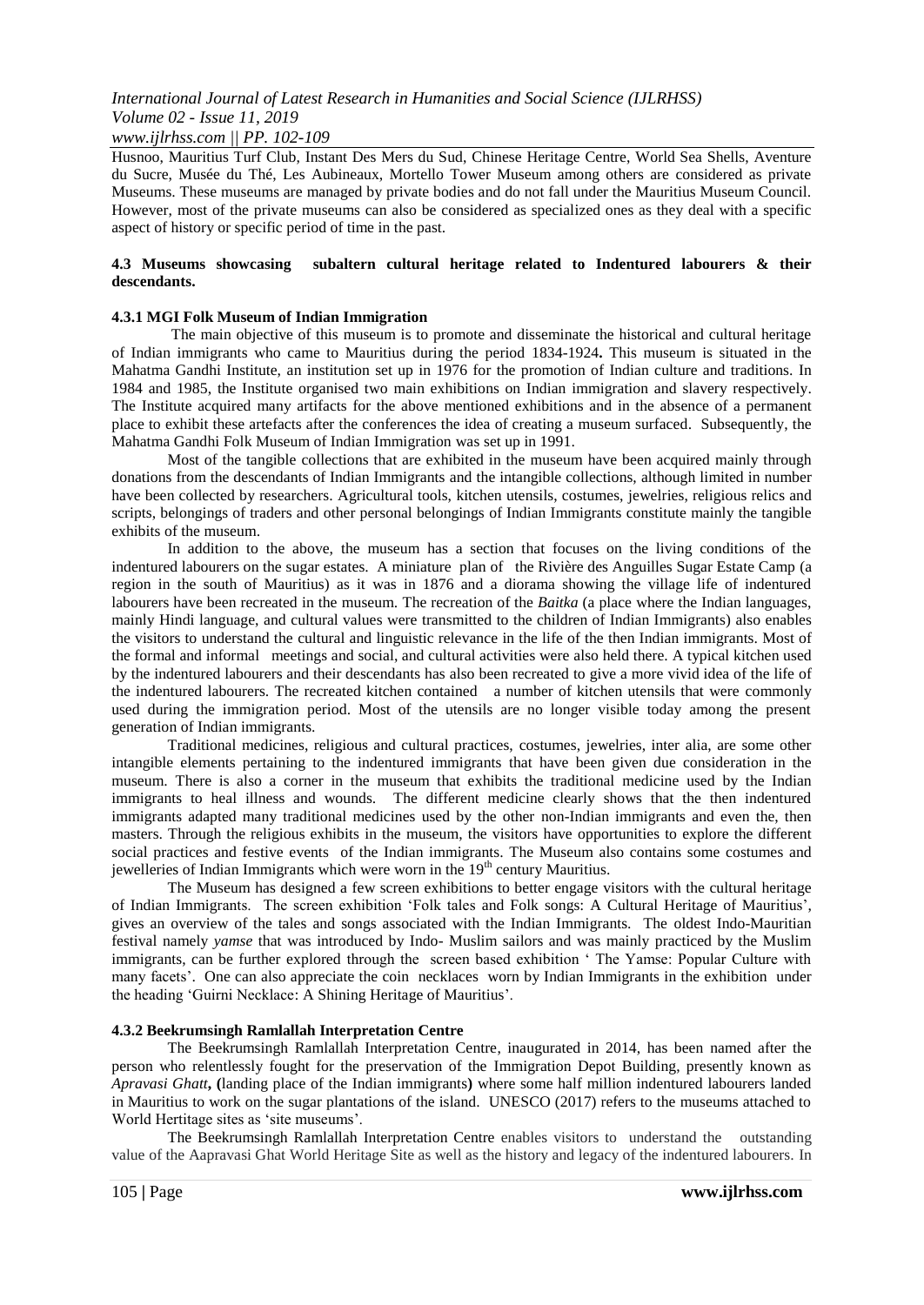## *www.ijlrhss.com || PP. 102-109*

its collection, the centre displays artefacts and replicas of kitchen utensils and even an authentic register which was used on sugar estates to record the attendance of indentured labourers. A hut has been recreated to show how Indentured labourers lived during that period.

Through archeological excavations at the site, many authentic artefacts have been recovered and they have been exhibited in the centre. It helps visitors to understand the life style of the people who passed through the Aapravasi Ghat. While fine porcelain and wine bottles provide an idea of the life style of the, then white officers, the crude earthen wares depict the rudimentary belongings of the indentured immigrants.

The Museum displays many other replicas such as agricultural tools, kitchen utensils such as mortar and pestle, stone grinders, and ox cart, just to mention a few. It also has a replica of the middle deck of a ship on which the immigrants travelled to Mauritius.

The intangible heritage are being exhibited through touch screens. Visitors through multimedia screens can have an insight of the rich legacy of indentured labourers such as the traditional songs, festivals, poems and riddles. One can also view a short film on the lives of the descendants of the then indentured labourers.

### **4.3.3 SSR Memorial Centre for Culture**

The SSR Memorial Centre for Culture has been set up in the wooden house of the late sir Seewoosagur Ramgoolam, the first prime minister of the independent Mauritius. He spent thirty years in this house from 1935 to 1965. This museum which falls under the purview of the Mauritius Museum Council displays mainly his personal belongings such as furniture, medical equipment and clothes amongst others. The museum also contains a few Indian religious scripts which belonged to the late Sir Seewoosagur Ramgoolam.

### **4.3.4 Sookdeo Bissoondoyal Memorial Museum**

This museum is found in the house of late Sookdeo Bissoondoyal who played an important role in the awakening of the then Indo-Mauritians towards the need of the independence of the country and the relevance of education in their life. In order to perpetuate his memory, many of his personal belongings such as his furniture, pens, letters, ashtrays, clothes and books, amongst others, have been displayed in the museum.

### **4.3.5** *'Musée de la Petite Collection'*

This museum which is a private one in the village of Rose Belle, situated in the southern part of the country has a wide collection of antiques and could also be categorized as classified one. Many of its collections such as *lota* (drinking vessels made of brass)*, thallis* (plate used for food or for religious purposes), *mukhsate*  (drinking vessel)*,* weighing scales, agricultural tools, ox cart, religious scripts, jewelries, padlocks and handcuffs used to lock the Indian labourers, petrol lamps and many other personal belongings of Indian immigrants are displayed in the museum. The Museum has also recreated some costumes of then Indian Immigrants.

### **4.3.6 The Musée de Chambres Noires**

This museum, if translated literally in English, would mean 'the *dark room museum'.* This private museum opened in 1981 and which comprises mainly the private collections of Jaffar Houssain Sobha, a passionate Mauritian Photographer and is not registered under the Mauritius Museum Council. It contains artefacts and photos which date back to the Indian Immigration period and which have been acquired mainly through donations from descendants of Indian Immigrants. *chakki (*a stone grinder), mortar and pestle, *lotas*  (drinking vessels made in brass), *thallis (*food platter made in brass), just to mention a few, all used by indentured labourers are being displayed. One can also scrutinize a few cameras among the collections, which according to the owner were used to take pictures of the then Indian Immigrants.

### **4.3.7 Bank of Mauritius Museum**

The Bank of Mauritius Museum became operational in March 2018. The Museum presents another aspect of Mauritian history through the evolution of notes, coins and other currencies. Through an array of around 500 artifacts, the museum allows visitors to have a glimpse of the monetary history of Mauritius. The museum contains notes issued by the Mauritius Commercial Bank during the Indian Immigration period. The Museum also have a collection of Indian rupees which were used to pay Indian Indentured labourers in the earlier years until the introduction of the Mauritian rupee in 1934.

The domain currencies were a mode of payment to Indian Indentured labourers, but could only be spent within the boundaries of a particular sugar estate. The domain currencies were a good strategy to curtail the movement of the Indian Indentured labourers and to keep them always attached to a particular sugar estate. Domain currencies found in the Bank of Mauritius Museum are those which were used on St Aubin Sugar Estate, Mont Anna 2, Mont Choisy Sugar Estate and the Schoenfeld Sugar Estate.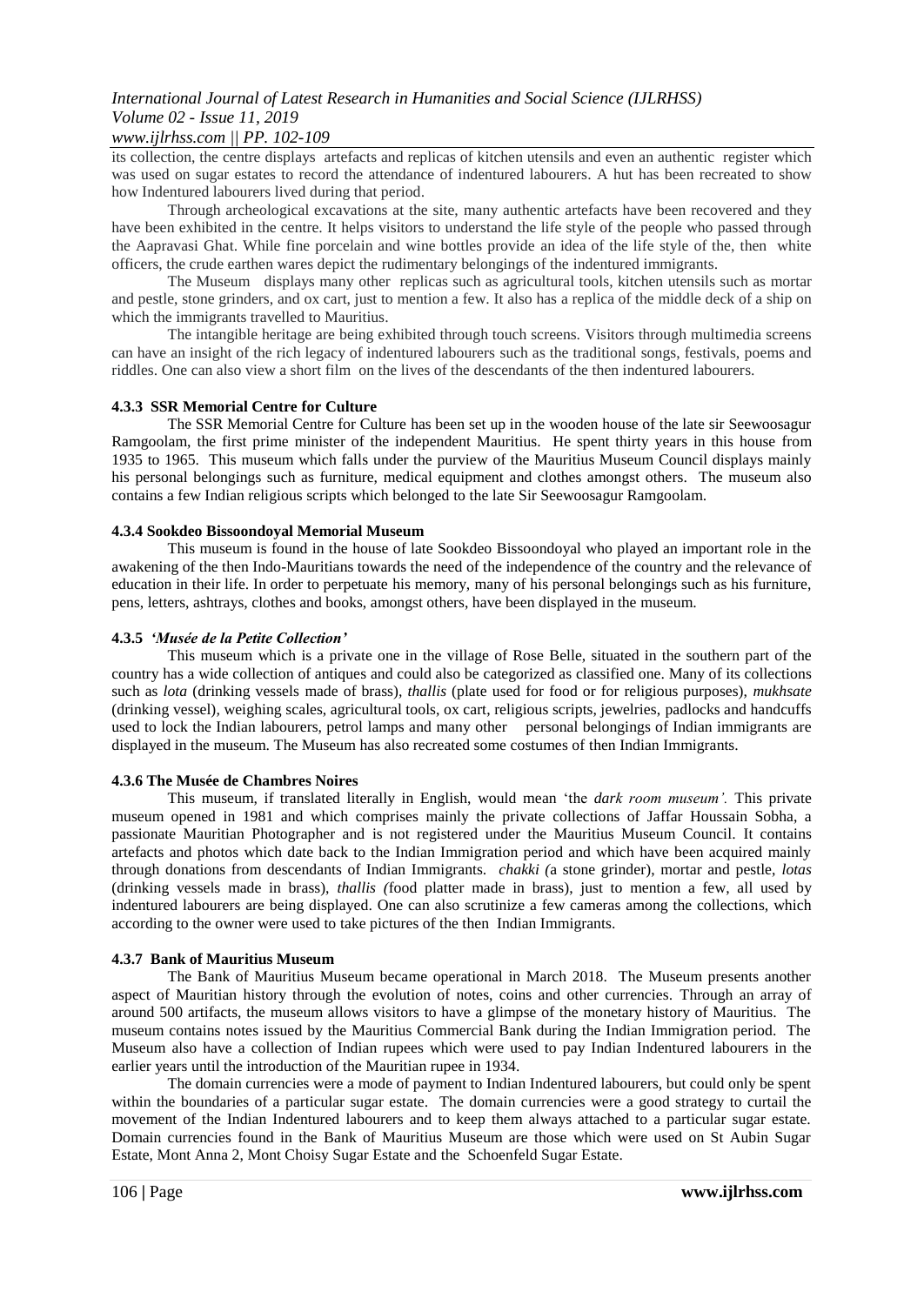### **4.3.8 Postal Museum**

The Postal Museum situated in the General Post office building of Port Louis. This building also is considered as one of the national heritage sites of Mauritius since 2008. This Museum disseminates information about the postal history of Mauritius as from the Dutch period. Among its collection, the museum has a section that showcases all stamps used in Mauritius from 1848 till date. It also consists of artefacts such as handstamps, pillar boxes, pen holder, inkwell, just to mention a few which date back to 1847. Old letter boxes, automatic stamp machine, old scales, uniforms, all artefacts pertaining to the period (1864 to 1956) are also exhibited.

### **4.4 Museums with subaltern cultural heritage related to the slaves**

### **4.4.1 National History Museum**

This museum, managed by the government, highlights the social and cultural history of Mauritius during the successive colonization of Mauritius by the Dutch, French and British up to the end of the 19<sup>th</sup> century. The National History Museum, situated in the southern part of the country, contains artefacts from two earlier museums, namely Naval Relics Museum and the Historical Souvenir Museum. The Naval Relics was set up in 1934 by the Mauritian Railways while the Historical Souvenir Museum was opened in March 1938 by Lady Clifford, wife of then Governor Clifford of Mauritius. It was closed in 1942 during the second world war and later all the artefacts from the above two museums were transferred to the 'Chateau Gheude', which became a National Museum in 2000, commonly known as the National History Museum.

The collection of the Museum comprises primarily artefacts from the then Chinese Ming dynasty Won Li (1575-1620), pirate ships, ship wrecks, and the naval battle of Grand Port, besides a gallery on the British period (1810 up to the end of the  $19<sup>th</sup>$  century). The museum has in its collection a few artefacts such as beads and chains used during slave trade as well as ankle fetters. This museum also has artefacts related to the Indian Indentured labourers. One collection that attracts the attention of the visitors is the 'coin trove', discovered some 128 years later by a descendant of the 5<sup>th</sup> Indian generation. The trove contains a total of 123 one-rupee silver coins, 10 half- rupee silver coins and 1 one-cent copper coin, all used during the Indian Immigration period. These Indian silver -rupee coins are no longer seen nowadays.

#### **4.4.2 L'Aventure du Sucre**

The Museum of L'Aventure du sucre has been set up in 1988 by converting the factory building of Beau Plan Sugar Estate into a museum. The Museum enables visitors to learn about the history of sugar industry in Mauritius and it shows how the industry has played an important role in the socio-economic transformation of Mauritius. The different stages of sugar production and the different machines are exhibited.

The Museum highlights the involvement of the Indian labour migrants in making the sugar industry an important economic driver of Mauritius. As regard to artefacts associated with asubalterns, a necklace which apparently was worn by slaves and different agricultural tools used in sugar cultivation are exhibited.

#### **5.0 Discussion and conclusion**

#### **5.1 Difficulties encountered by museums in acquiring artifacts related to subalterns**

Indian immigrants who came to Mauritius under the Indentured system could bring along with them only a few items, mainly for their own personal use. Clothes, kitchen utensils and religious scripts are the main items that were usually carried by them. Unfortunately, many of the objects brought by them have not been preserved by the successive generations due to many reasons. One of them is ignorance about the historical value of the objects. This is in fact is one of the main reasons why museums could not have access to those artefacts.

Another reason for non- acquisition of Indian artefacts is the emotional attachment of the descendants to the inherited objects. This prevents them from either donating or selling the objects to museums for posterity. Those who were willing to sell the artefacts in their possession often claimed huge sum of money which make it difficult for museums to buy.

Religious significance is another factor that makes acquisition of artefacts by museums of Mauritius difficult. Some Indian artefacts have deep religious value for the descendants of the present generation. Additionally, some of the elderly persons still use those utensils in religious activities and festive events.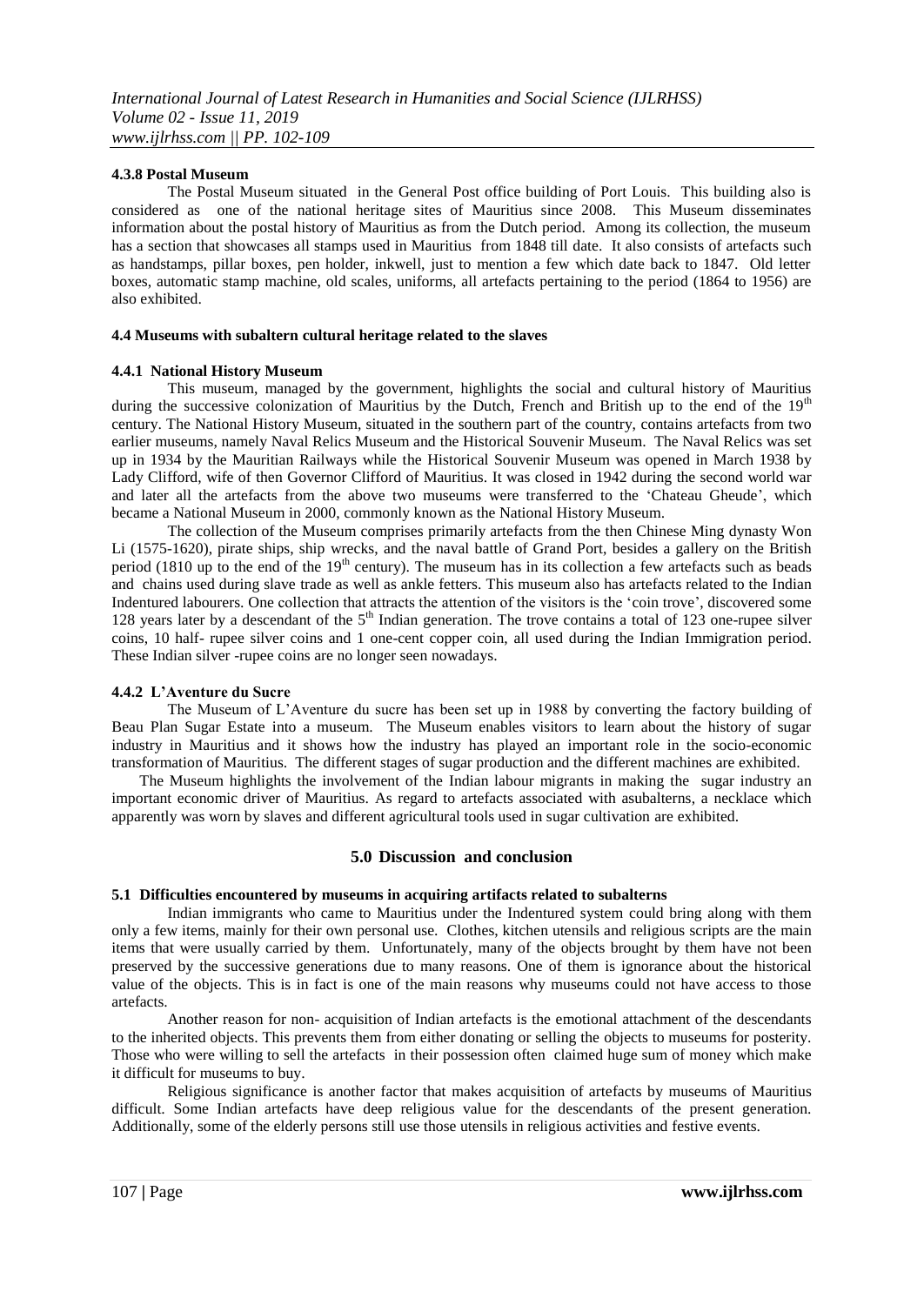*www.ijlrhss.com || PP. 102-109*

A few descendants have been willing to sell some artefacts in their possession, but the absence of concrete evidence of their ownership sometimes makes it difficult for museums to include it in their collection. Accepting artefacts with no proper evidence of ownership might create issues on property rights. There are also a few people who are agreeable to sell the artefacts , but without transferring the legal titles to museums. Such conditions attached by the sellers or donors on even the mode of preservation and exhibition of the artefacts make acquisition and display complicated. Very often, the request or imposition laid by the donors or sellers are not in line with the objectives and policies of the museums or the institutions thus making it difficult to accept the objects under conditions.

Authenticity of the artefacts is another major issue in their acquisition. A number of artefacts that were used during the Indentured period have been replicated and are available on the market. They look so authentic that it becomes practically difficult to differentiate between original ones and replicas, and the lack of relevant expertise in the relevant field, to testify the authenticity of the artefacts makes it difficult for museums to acquire them.

### **5.2 Representation of artefacts related to slavery and indentured labourers in Museums**

There is no museum that is exclusively dedicated to raise awareness on slavery in Mauritius, except a few artefacts such as beads used during slave trade, bracelets and ankle fetters both chain and bar type related to slavery have survived. One museum, namely the National History Museum exhibit some artefacts related to slaves. There have been no concrete efforts from both private and public Museums to cater for the historical and cultural heritage of Slaves.

Le Morne, a mountainous village situated in the south west of the country, is the place where many slaves took refuge after running away from the sugar plantations and their masters to show a kind of opposition to slavery. In 2006, this site was proclaimed as a national heritage. In 2011, a Truth and Justice Commission was set up to look into the atrocities and abuses endured by the descendants of slaves and to recommended measures to do justice to them. One of the recommendation was the setting up of a Museum of Slavery to showcase the different facets of slavery in Mauritius. Following the recommendation, the Government of Mauritius ultimately decided to set up an Intercontinental Slavery Museum. This Museum will have as main activities to collect, preserve and showcase both tangible and intangible heritage related to slavery and also promote scientific research studies in the field of slavery. This museum will fill in the existing gap as far as the slave cultural heritage is concerned. There is also a high need to raise awareness on the contribution of slaves and their heritage among all sections of the population and across the country as this will make people value their involvement in the building of the country and the nation. In fact, the absence of this awareness among both the descendants of the slaves and the Indian immigrants and other sections of the population can render the cohesiveness of the nation fragile. Hence, it is clear that preservation and dissemination of artefacts related to slavery has an important role in the harmony and unity of the nation.

There is only one museum, namely the MGI Folk Museum of Indian Immigration, that cater exclusively for the Subaltern cultural heritage in particular the Indentured labourers. The Beekrumsingh Ramlallah Interpretation Centre, though it gives an overview of Indenture system and the life and heritage of Indian Immigrants focuses mainly on the historical perspective of the site where the Indentured labourers disembarked. The other museums in Mauritius showcase the heritage of Indian immigrants to a very limited extent. At the national level, The MGI Folk Museum of Indian Immigration should move to other educational institutions as a mobile museum to further raise awareness on the subaltern cultural heritage to the younger generations. Besides, it should link up with other museums in Mauritius for inter- museum collaborations to showcase the subaltern cultural heritage across the country. At the international level, there is a need for the MGI Folk Museum of Indian Immigration to expand further at both the Indian diasporic and the Indian ocean level. The limited space of the present MGI Folk Museum of Indian Immigration prevents it from showcasing adequately and effectively both the tangible and intangible elements related to the Indentured period. Given the proper space, this museum can even expand into Indian Museum Village to depict the way of living of Indentured labourers.

### **5.3 Conclusion**

In conclusion, there are many factors such as lack of funding, emotional attachment to the artefacts, lack of evidence to ownership, religious aspects, historical significance that prevent artefacts of both Indian Indentured labourers and slaves to be showcased in museums across the country. The government of Mauritius and international organizations of both Indian and African diasporas should involve themselves both financially and administratively in the national and global initiatives of the preservation and dissemination of Indian and